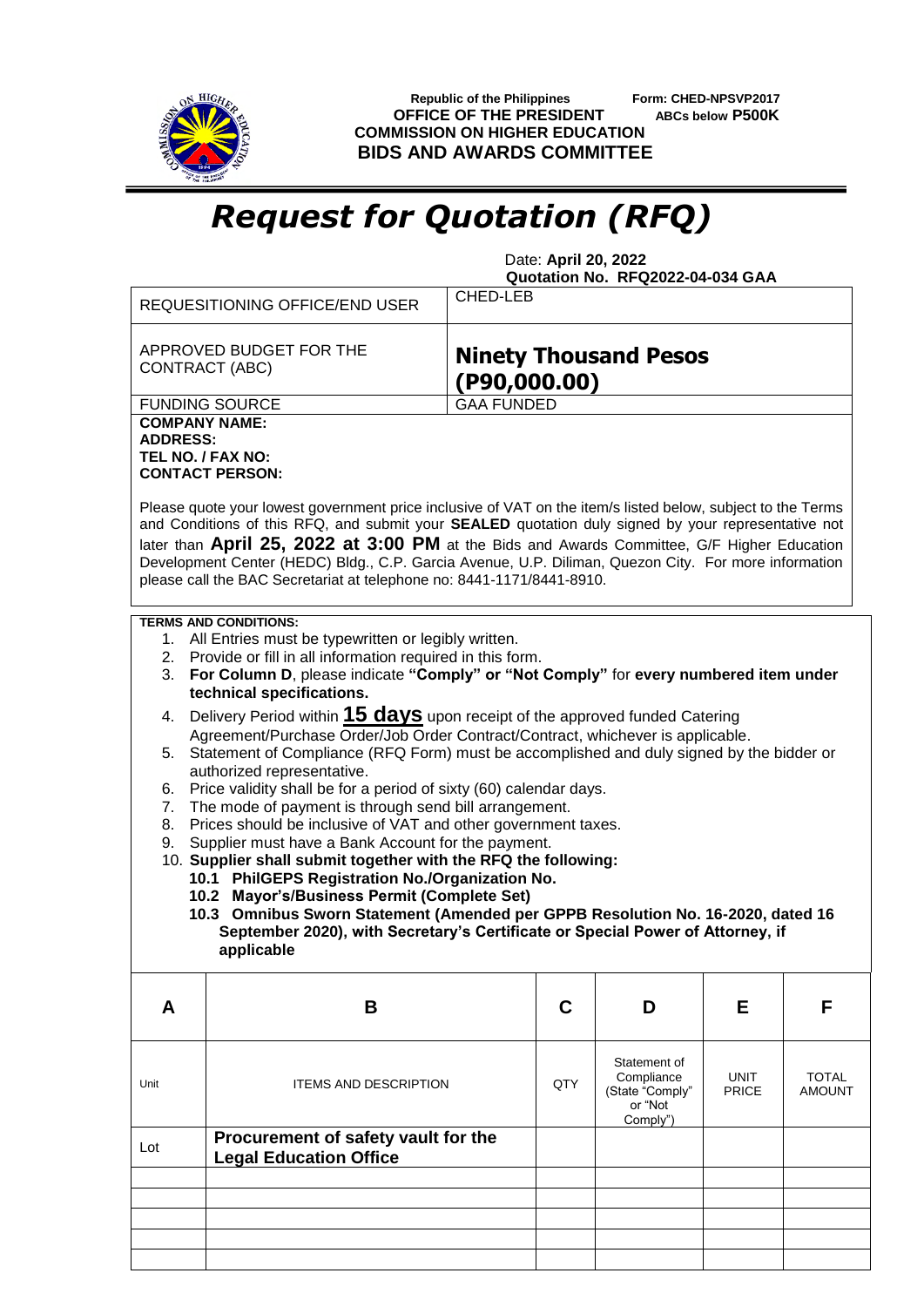| <b>Technical Specifications:</b><br>1.                                                                     |  |  |
|------------------------------------------------------------------------------------------------------------|--|--|
| Qty: 1 pc                                                                                                  |  |  |
| <b>Two-hour Fire Resistance</b><br>Heat exposure up to 1,536.80<br>degrees Fahrenheit                      |  |  |
| <b>Outside Overall Dimensions</b><br>60-7/8" height x 26-7/8"<br>width $x$ 29- 3/8" depth                  |  |  |
| Inside clear dimensions<br>48-1/" height x 20 - 3/8 width<br>x 19-3/8" depth                               |  |  |
| <b>Overall Door Thickness</b><br>4" thick excluding handle                                                 |  |  |
| Door Swing<br>270 degrees right or left                                                                    |  |  |
| Hinges<br>Pin-type hinges made of<br>heavy rolled by steel with<br>thrust washers                          |  |  |
| Protection<br>Lockset $-1,000,000$ changes                                                                 |  |  |
| Three-Tumbler-Key-changing<br>combination locks                                                            |  |  |
| <b>Boltwork</b><br>Locking Bolts - 3'4" diameter<br><b>Automatic Bolt Lock</b><br>With Relocking mechanism |  |  |
| Interior Units - 3 adjustable<br><b>Shelves</b>                                                            |  |  |
| Finish - Textured gray finish                                                                              |  |  |
| Net weight - 460 kgs.                                                                                      |  |  |
| Gross Weight - 500 kgs.                                                                                    |  |  |
| Crated Volume - 0.988 cu.<br>meters                                                                        |  |  |
| 2. Warranty at least 7 years on parts                                                                      |  |  |
| and service                                                                                                |  |  |
| 3. Delivery period within 15 days<br>upon receipt of the approved<br>funded Purchase Request               |  |  |
| 4. Prices should be inclusive of VAT<br>and other government charges                                       |  |  |
|                                                                                                            |  |  |
| <b>PLEASE</b><br><b>DOWNLOAD</b><br><b>THE</b>                                                             |  |  |